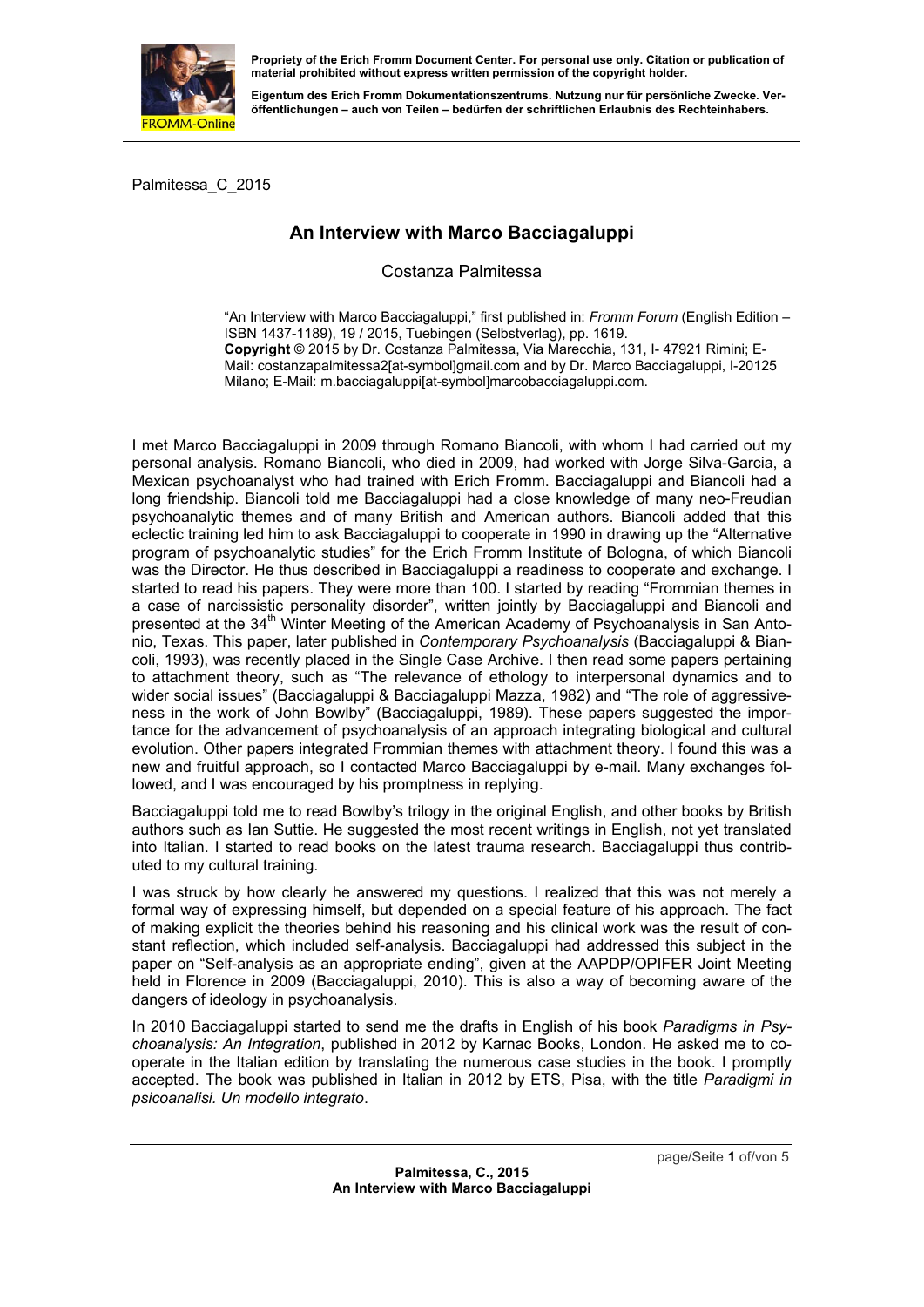

**Eigentum des Erich Fromm Dokumentationszentrums. Nutzung nur für persönliche Zwecke. Veröffentlichungen – auch von Teilen – bedürfen der schriftlichen Erlaubnis des Rechteinhabers.** 

In the interview I mean to give special attention to this book. I shall not deal with the events in the personal and professional life of Marco Bacciagaluppi, since they have been accurately reported in an interview carried out in 2005 by Marco Conci and published in 2006 in Volume 15 of *International Forum of Psychoanalysis* (Conci, 2006).

The principal aim of the interview is to elaborate the most interesting passages in this book.

C.P.: First of all I wish to remark that the language used in the book is clear and understandable, even if the reader does not have a specific psychoanalytic training. How is this?

M.B.: I think the clarity comes from the habit of writing in English, with short and clear sentences, without many coordinate and subordinate clauses.

C.P.: If one follows the epistemological principle according to which the study of the foundations of psychoanalytic science, in the light of recent research, requires to change the classical object of psychoanalysis, what are the changes you emphasized in your book?

M.B.: The main change is the adoption of the relational model, which was distinguished from the Freudian drive model in 1983 by Greenberg and Mitchell. In the second place, I attach great importance to reallife traumas, after Freud denied their importance in 1897.

C.P.: In your book you use the term "paradigm". What led you to make this choice, rather than the terms "pattern" or "model"?

M.B.: In using the word "paradigm" I follow Thomas Kuhn, the author of a famous book of 1962, *The Structure of Scientific Revolutions*.

C.P.: You discuss nine paradigms. How can the integration of these paradigms be fruitful at a theoretical and clinical level?

M.B.: The paradigms address various aspects, at different temporal and systemic levels, that are useful in fully understanding patients. I think that the suffering of patients comes from unnatural family and social structures. I therefore look for the historical origins of these deviations from our evolutionary past.

C.P.: You therefore adopt an evolutionary paradigm. In the first chapter, on genetics, you suggest a general explanatory model of the two major psychoses, bipolar disorder and schizophrenia. You claim that genetic predisposition to psychopathology is not sufficient to give rise to it, and that it requires other systemic levels. Which are they, and how does the interaction take place?

M.B.: To begin with, in some cases the genetic predisposition is itself sufficient. A wellknown example is the American psychiatrist Jamison. If she does not take lithium she suffers manic attacks, as she herself describes in her book of 1995, *An Unquiet Mind*. In most cases, the predisposition must interact with a traumatizing relational environment, at the level both of the family and of society.

C.P.: In the same chapter you mention an extragenic transgenerational transmission. How does that occur?

M.B.: Through cultural evolution. For instance, if in society the dominant character structure is authoritarian, it will also show in the family, thus giving rise to an unfavorable relational environment with which the biological predisposition may interact.

C.P.: It seems that the key word in your book is "integration". In connection with the discoveries of neurobiology, which you examine in the second chapter, what are the effects of the integration between neurobiology and psychology?

M.B.: The salient fact is that in the first year of life the brain is still immature. Relational traumas in this period may then lead to damage of the cerebral structure.

C.P.: You claim that psychotherapy itself could act as a means to improve the integration of cerebral functions. How?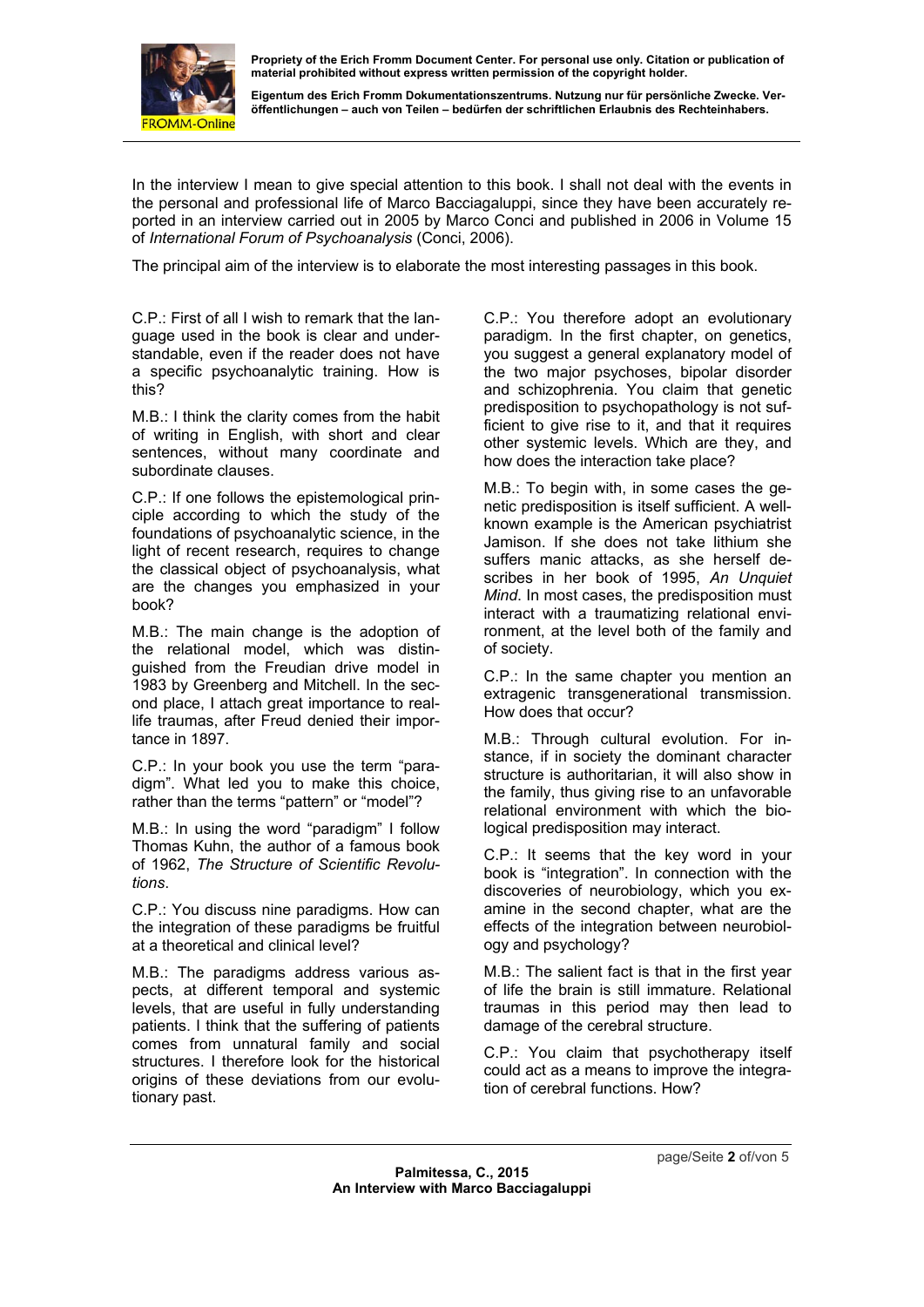

**Eigentum des Erich Fromm Dokumentationszentrums. Nutzung nur für persönliche Zwecke. Veröffentlichungen – auch von Teilen – bedürfen der schriftlichen Erlaubnis des Rechteinhabers.** 

M.B.: Luckily, the brain is characterized by plasticity. Therefore, by providing an alternative relational environment, psychotherapy may establish new connections between neurons and repair the previous damage.

C.P.: Research on attachment suggests crucial themes for your book. You speak of two innate behavioral sequences: at first, attachment to the caregiver, then the search for autonomy. What conceptual corrections does the attachment paradigm make to Freudian metapsychology?

M.B.: The child's primary need is for relationship, to be distinguished from the need for nourishment. In primates one can see this distinction in Harlow's 1965 experimental observations on infant rhesus monkeys. In birds, one can see it in the fact that chicks follow the hen even if they are able to pick food for themselves.

C.P.: Again in connection with the attachment paradigm, how does the concept of defense change, from the interpersonal point of view and also from that of cognitive mechanisms?

M.B.: If the attitude of the parent is unfavorable, the child may avoid processing the stimuli that would lead it to attachment, thus becoming avoidant.

C.P.: Infant research, which you discuss in the fourth chapter, has provided empirical data to the knowledge of child behavior, providing heuristically more useful concepts compared to the classical ones. How do you explain the tendency, in classically oriented schools, to retain unproven concepts and to ignore the data of empirical research?

M.B.: Traditional schools follow an authoritarian style, whereby new concepts are viewed as deviations to be disapproved. A typical example is the disapproval of Ferenczi when he rediscovered the reality of trauma.

C.P.: One of the crucial themes of your book is trauma, discussed in the fifth chapter. In particular, you claim that dissociation is the typical reaction to real-life childhood traumas. This hypothesis had been upheld by Freud, who later abandoned it. According to you, what effect did this change have on the development of psychoanalysis? What research in fields different from psychoanalysis have contributed, instead, to restore authority to the hypothesis of a causal link between pathological defenses and real-life trauma?

M.B.: The effect was to replace dissociation, namely a vertical split between different selfstates, with repression, namely a horizontal split between conscious and unconscious psychic processes. Ferenczi's rediscovery of the reality of trauma, and of dissociation as a reaction to trauma, was taken up after World War Two by two strands: American feminists and Vietnam veterans.

C.P.: Also the relational paradigm plays an important role in your book. You examine it at length in the sixth chapter. You claim that trauma should always be considered relational trauma. Could you comment on this?

M.B.: There is also trauma from natural catastrophes, but the effects of man-made traumas are worse because they destroy faith in fellow humans.

C.P.: In the seventh chapter, on the family, in connection with the strategic approach of Palo Alto and the systemic approach of Selvini's Milan School, you remark that they have moved away from the relational approach. From the perspective of your book, what recent developments have allowed an integration of the systemic model with a renewed interest in individual therapy?

M.B.: In a hitherto unpublished seminar by Bowlby, edited by me (Bowlby, 2013), two Italian contributors, Agnetti and Barbato, arrive at a synthesis between the systemic school and attachment theory.

C.P.: In the eighth chapter you arrive at an interesting integration of Bowlby's attachment theory and Fromm's studies of the influence of socio-cultural variables on character development. Could you give an example of an integration between these two systemic levels, the relational one (individual and family) and the socio-cultural one?

M.B.: In 1985, Grossmann and co-workers found that in North Germany, where mothers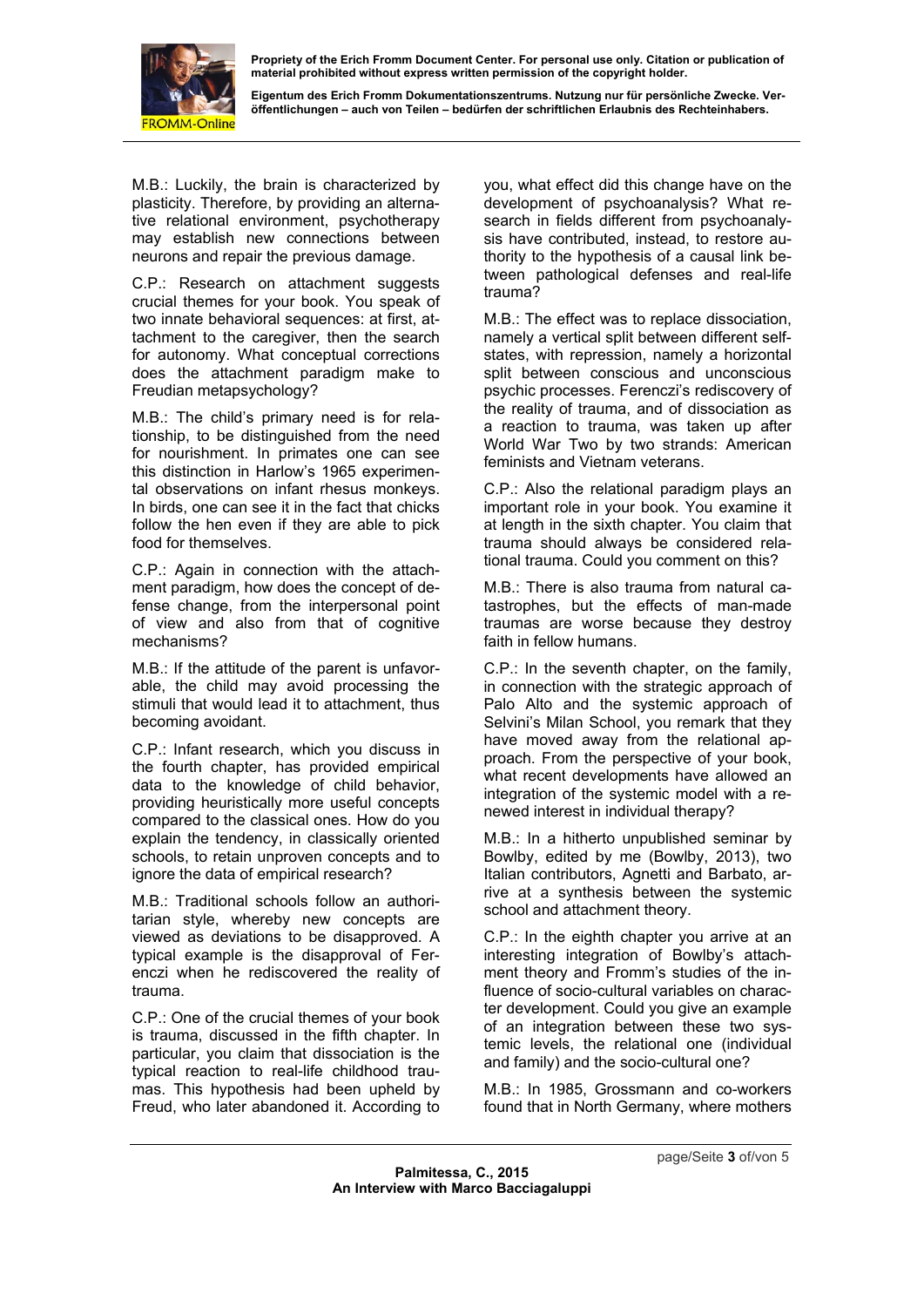

**Eigentum des Erich Fromm Dokumentationszentrums. Nutzung nur für persönliche Zwecke. Veröffentlichungen – auch von Teilen – bedürfen der schriftlichen Erlaubnis des Rechteinhabers.** 

are less affectionate, there was a high percentage of avoidant children. I suggest that this is the origin of the authoritarian character, described by Fromm in 1941 in *Escape from Freedom*. This establishes a link between attachment theory and Fromm's analytic social psychology.

C.P.: The work by Arieti which you cite in Chapter Eight provides an empirical methodological base in the field of social psychiatry. Which are the most important contributions that highlight the way in which different cultures lead to the development of specific psychiatric disorders? Moreover, is it possible that cultural changes could imply a decrease in psychopathology?

M.B.: In 1959, Arieti saw that in a Puritan sect oriented to patriarchal values there was a high frequency of depression. Modern culture could lead to a decrease in this pathology by weakening patriarchal structures.

C.P.: The ninth chapter of your book, on prehistory, is very innovative. It addresses the issue of the relationship between biology and culture. To begin with, I would like to know the origin of your evolutionary orientation.

M.B.: I assimilated the theory of evolution in the two years I spent at the Institute of Genetics of Pavia University after my degree in Medicine. There I held a seminar on Darwin, in which I presented *The Origin of Species* chapter by chapter. Later, I found the theory of evolution in those whom I consider as my three teachers: Arieti, Bowlby and Fromm. Arieti and Bowlby, without knowledge of one another, read the books by Lorenz and Tinbergen in the Fifties. Fromm, by training a sociologist, read Lorenz towards the end of his life in order to write his 1973 book, *The Anatomy of Human Destructiveness*.

C.P.: How, in the course of the book, does the need arise to trace the continuities and discontinuities between biological and cultural evolution?

M.B.: In order to understand how we arrived at present-day society, a source of individual and social pathology.

C.P.: How and why have we passed from a

natural (so to speak) model to the present one?

M.B.: The most important reason for discontinuity was the domestication of plants and animals, around ten thousand years ago. Human beings passed from the condition of nomadic hunter-gatherers, with few children, to that of sedentary farmers and breeders, with many children.

C.P.: What are the reasons for this discontinuity?

M.B.: We must distinguish between two discontinuities. The first, described above, took place in the Early Neolithic. The first human communities were peaceful and still practised the cult of the Mother Goddess, as in the Upper Paleolithic. The second discontinuity took place in historical times, around 5 thousand years ago, and was due to invasions of nomadic pastoralists from Central Asia, who imposed a predatory patriarchal culture on the preceding matriarchal culture.

C.P.: What concept of mind emerges if biology and culture converge?

M.B.: The hunter-gatherer culture was characterized at a biological level by the evolution of altruism, as was shown in 1999 by Boehm in *Hierarchy in the Forest,* and at a cultural level by matriarchy, first described by Bachofen in 1861.

C.P.: How has patriarchy influenced the relationship between biology and culture in psychoanalysis?

M.B.: Matriarchal culture (but I prefer to call it "maternal", to avoid the implication of the domination of one gender over another and referring back to the Mother Goddess) arose in prehistory and therefore is part of our genetic heritage. The patriarchal culture is too recent to have entered into our genes and remains a purely cultural development. Therefore, at every generation it has to impose itself on the innate maternal culture through the violent and traumatic socialization of children. Freudian psychoanalysis is a typical authoritarian patriarchal structure, that does not tolerate dissent and punishes it by excommunication. This is what happened to Ferenczi when he rediscovered the